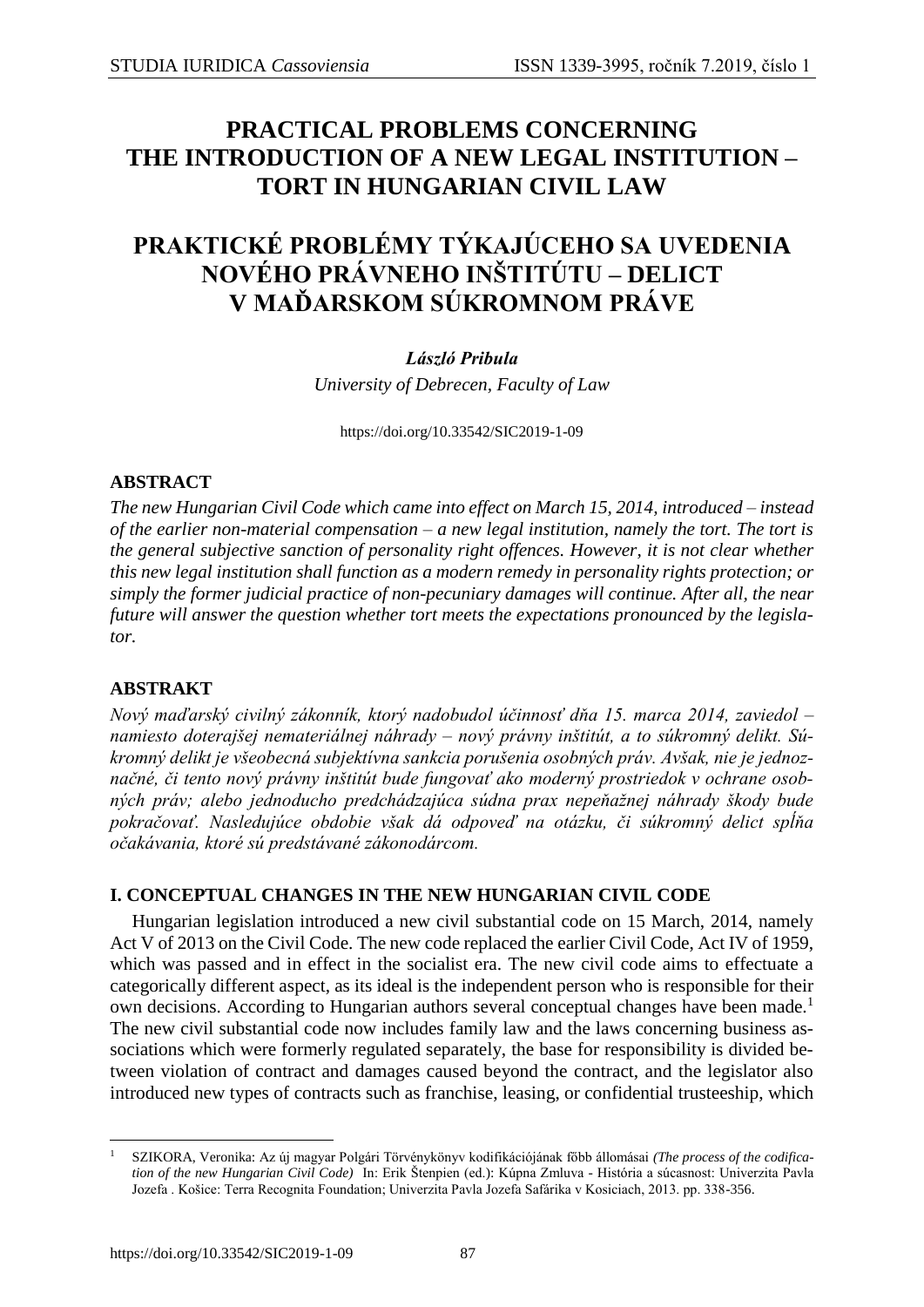had previously been practised but not regulated. Basically, however, it elevated the well-functioning judiciary interpretative practice on the level of law. The new civil code has been generally praised by legal literature, as it is seen as an up-to-date, professionally high-standard code which adapted to the changing social and economic circumstances.<sup>2</sup>

Besides numerous novelties, the new Civil Code introduced an interesting, by far unknown legal institution in Hungarian history of law, that is, the general subjective sanction of personality right offences, namely the *tort.* As tort can be applied as the subjective legal consequence for personality right offences committed only after the effectuation of the Civil Code, we still have not had a wide application practice resulting from this short period, however, the practical issues of the new institution can be observed and analysed.

The tools for a financial compensation for personality right offences show a wide range of variety in different legal systems. As Tamás Lábady characterised it, laws concerning non-material compensation are extremely complicated, nevertheless, chaotic, often in certain state laws, both from historical and comparative aspects. Certain legal solutions are unclear, both dogmatically and terminologically.<sup>3</sup> Hungarian regulation shows a very similar picture.

#### **II. NON-MATERIAL COMPENSATION IN LEGISLATION**

The regulations of Hungarian civil law did not know about the opportunity of sanctioning personality right offences for a long period. Although Press Law already included non-material compensation for certain press law offences in 1914, the socialist interpretation considered personality a basically ethical entity, consequently offence against the personality could not be converted into money. Consequently, in 1952 the Presidential Council of Ministers countermanded those conceptual decisions which concerned compensation for non-material damage, and then Civil Conceptual Decision III also eliminated this legal institution. Judiciary practice meant to compensate damages to personality right by invoking the so-called general compensation, which could be justified only in exceptional cases, and which could be applied only in cases when the damage was definitely provable, but the extent of which could not be stated even after careful evidence. Eventually, in Act IV of 1977 (coming into effect on 1 March, 1978), the legislator introduced the institution of non-material compensation. The base for judgement is extremely limited by the law, as non-material compensation may be judged in cases when the damage to the personality resulted in a severe and permanent impairment, so in practice it is applied mostly in cases of death or corporal injuries resulting in impairment. After the change of the political regime, however, the Constitutional Court countermanded the legal regulation concerning the restrictive conditions for non-material compensation, but the judiciary practice could not yet leave the detriment-focused judgement behind. The chief message of the Constitutional Court decision was exactly that the emphasis should not be laid on the severity of the detriment as the aim of non-material compensation is not only reparation, but also prevention, and the latter function of non-material compensation cannot prevail if the offence resulting in not obviously provable detriments is not sanctioned with compensation.

The former Civil Code did not in any way regulate the conditions and applicability of *nonmaterial compensation* after the Constitutional Court decision, the only result of the translatives of the law was that this institution exists as part of the damage, but the question could not be

<sup>2</sup> Interview with Professor Lajos Vékás *[http://jogaszvilag.hu/rovatok/szakma/vekas-lajos-az-uj-ptk-hibai-ellenere-is-siker](http://jogaszvilag.hu/rovatok/szakma/vekas-lajos-az-uj-ptk-hibai-ellenere-is-sikertortenet)[tortenet](http://jogaszvilag.hu/rovatok/szakma/vekas-lajos-az-uj-ptk-hibai-ellenere-is-sikertortenet)* (09.06.2013.)*,* Interview with Professor Tamás Sárközy *[http://ptk2013.hu/interjuk/a-jogi-szemelyek-szabalyozasa](http://ptk2013.hu/interjuk/a-jogi-szemelyek-szabalyozasa-az-uj-ptk-ban-interju-sarkozy-tamas-professzorral/912)[az-uj-ptk-ban-interju-sarkozy-tamas-professzorral/912](http://ptk2013.hu/interjuk/a-jogi-szemelyek-szabalyozasa-az-uj-ptk-ban-interju-sarkozy-tamas-professzorral/912)* (14.11.2012.)

<sup>3</sup> LÁBADY, Tamás: *Sérelemdíj versus nem vagyoni kártérítés* (*Tort vs. non-material compensation*). Állam-és Jogtudomány 2016.1., p.40.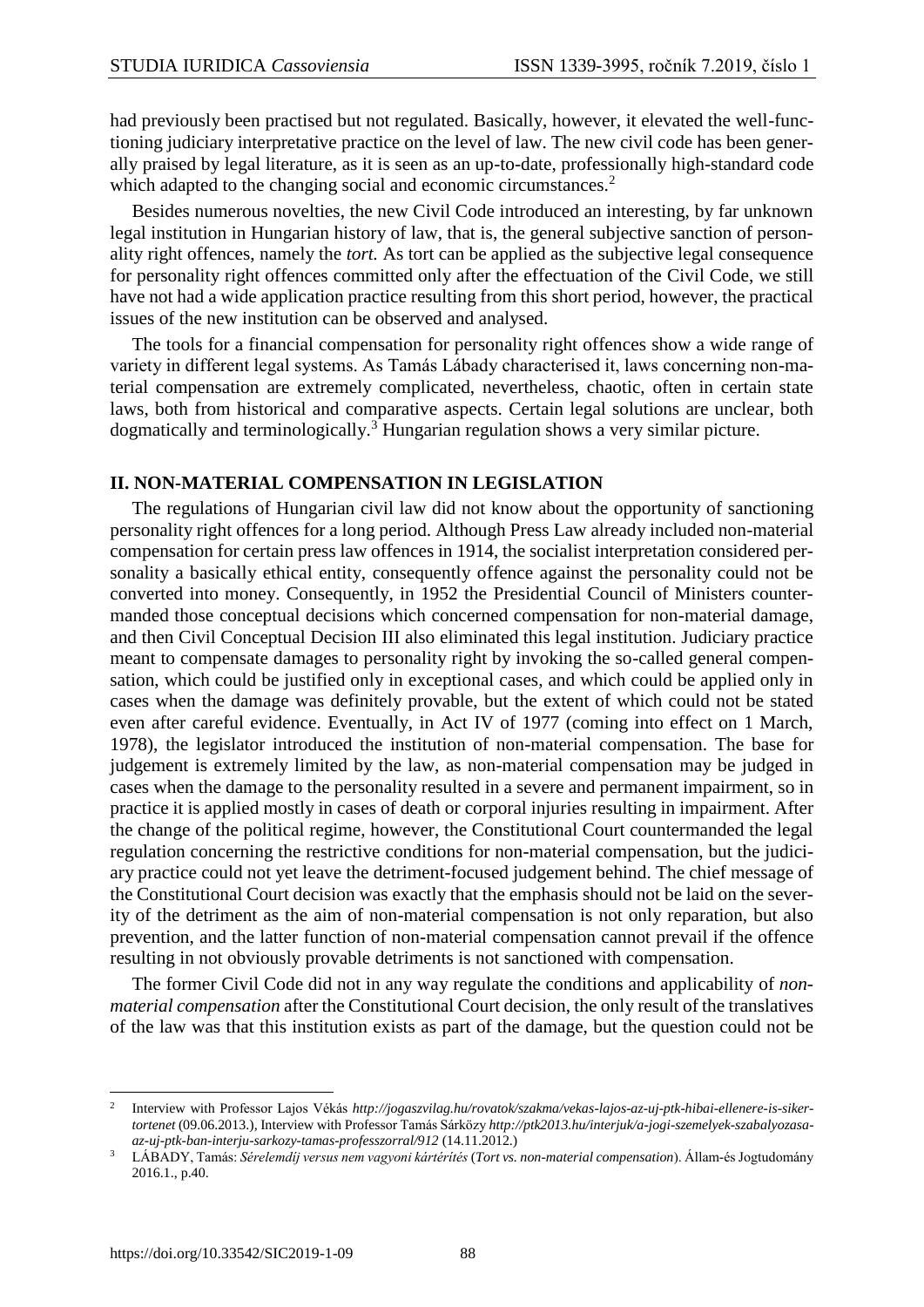answered whether non-material compensation was pronouncedly a sanction for only the violation of personality rights, or offences of different nature; whether the conditions were limited for the damage or separately from it either severe or inconsiderable detriment resulting in the damage; or what the factors determined the amount of compensation for an immaterial, financially non-measurable injuria. Resulting in the flexible regulation created by the legislator, these issues laid upon constitutional court and jurisdictional practice. Beyond this, the law also included the institution of fine of public interest, which could have been judged according to the former Civil Code, if the fine for compensation would not have been proportionate to the severity of the offence, and it was not the offended party who was entitled to the amount but the state, rightly fulfilling the objectives of the punishment.

During the codification of the civil code, the introduction of an institution emerged which is conceptually separated from compensation: it is not based on the division of material and nonmaterial damages which are considered with similar aspects, but on the assumption that the damage and the offence of personality rights must be separated. In the former case material sanction can be applied if the asset was damaged as a result of the offending behaviour, may it be either a decrease in its value, any unfulfilled advantage, or costs emerged, while the offence of personality right would automatically call for material compensation, consequently it is not necessary to prove the further detriments beyond the fact of the offence.

Tort, introduced instead of non-material compensation, is assessed exclusively as a sanction for personality right offence already based on the locus of the regulation. Furthermore, the legislator determined the conditions of its application in detail. Paragraphs 1 to 3 of Article 2:52 of the new Civil Code command that the person who is offended in their personality right can claim tort for the non-material damage, the regulations concerning liability for damages must be applied as the conditions for the tort – especially the definition of the person who pays the tort and the means of bailout. It is not necessary to prove the detriment beyond the fact of the offence to be entitled to the tort, and the degree of the tort is determined by the judiciary in one amount according to the circumstances of the case, especially to the severity and the persistency of the offence, the extent of imputability, the effect of the offence on the offended and their relations.

#### **III. NON-MATERIAL COMPENSATION IN JURISDICTION**

In the history of law the procedure is unique as a result of which, following the change of the political regime, Hungarian law application essentially restructured the formerly non-material compensation that the new institution did not land on a terra incognita, but the new civil substantial code took over the already well-founded judiciary practice.

After the Constitutional Court countermanded the strict applicability conditions of non-material compensation, which were defined as permanent and severe drawbacks in life circumstances, judiciary practice could not leave behind the fixated ways of judgements that the condition of non-material compensation is a form of estimable, possibly severe detriment.

Non-material damages cannot practically be exchanged to money, thus one cannot compensate for them in the strict sense. As Melinda Mátyás put it, immaterial damage is practically fictitious, given that damage here is no more than an offence of personality right. Personality right offences do not have their financial equivalents. These detriments are irreparable. This fact makes this legal institution so ambiguous that law itself is not a sufficient tool to make it sturdy, as the degree of the damage cannot be objectively stated, it is defined by the judiciary's consideration.<sup>4</sup> Law application concerning personality right offences under the effect of the

l <sup>4</sup> MÁTYÁS, Melinda: *A nem vagyoni kártérítés elméleti alapjai (The theoretical ground of non-material compensation)*. Debreceni Jogi Műhely online review, 2009. 1. of October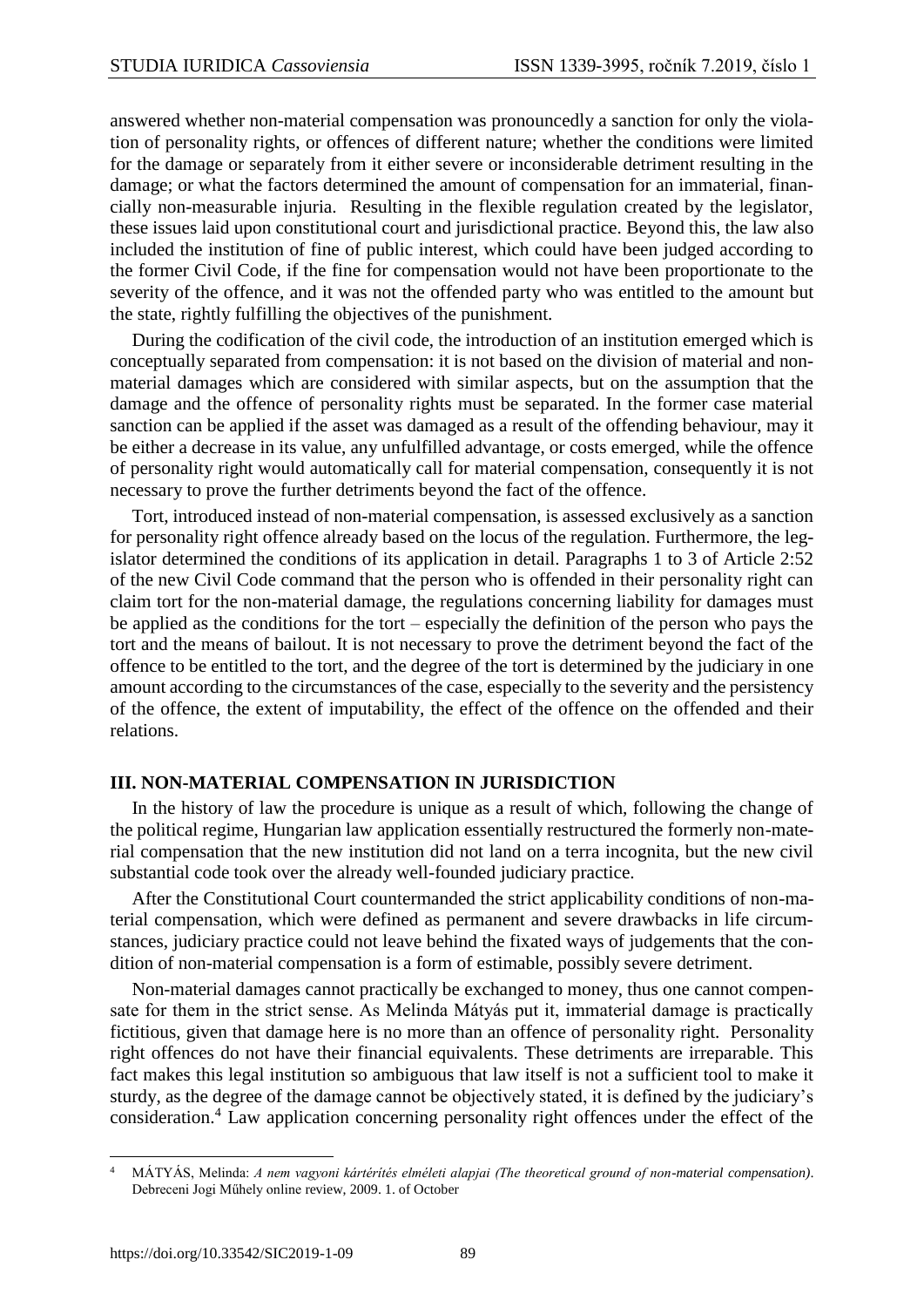former civil code did not satisfy in constantly emphasising that it is basically impossible to determine objective aspects for everyone when determining the amount of non-material compensation, but rather made an effort deliberately to create a uniform law application, that is, to determine the circumstances in a unified way to ground the common degree of compensation. However, as Endre Tamás Tóth characterised these difficulties, as a result of the incorporeality of compensation and the undefinable nature of the damage, our legal system does not include tariff rules in terms of certain damaged rights in typical cases, not even as guidelines.<sup>5</sup>

According to the former civil code, the necessary condition of liability for damages – also for non-material damages – was the *occurrence of the damage*, related to the offensive behaviour. However, for a longer period, law application was uncertain about the interpretation of personality right offences whether they can be interpreted as damages, or there must be some kind of other, related non-material damage. The first related professional opinion was expressed by the Civil and Administrative College of the Court of Baranya County on 17 November, 2000, claiming that the necessary, irremissible, but not exclusive condition of judging nonmaterial compensation is the statement of the offence of a certain personality's right, to apply the sanction, more statements of fact are needed. Later judiciary practice justified several judgements by stating that it can be supposed as well-known that certain defined damages to personality right cause non-material detriment.<sup>6</sup> Although judiciary law application refused to identify the concepts of material damage and personality right damage, but instead frequently emphasised that substantial law does not regulate non-material compensation as tort, but, based on general life experience, was ready to assume that offending personal rights can affect the offended as the offended experiences the offence as a negative effect, and does not expect any more itemised evidence. The offended considers unlawful detention, death of a relative, or the unconsented use of their portrait as offences based on which no further evidence of detriment than the fact of the offence is necessary for the assertion of their right to non-material compensation. The modern-age development of non-material compensation has reached a level where the judiciary, invoking the substantial institution called facts of public knowledge, brought the concepts of offence and detriment closer, and has far left behind the outdated interpretation which would have demanded evidence for some kind of – even severe – damage in health, mind, life conduct, relationship in family, job, or friendship or of any other nature as a result of the personality right offence. The continuous changes in judiciary practice had adapted to the general protection of personality right well before the effectuation of the new civil code, and was suitable to exclude compensation as the unconditional result of offences of minor severity, thus averting the frivolity of the institution.

#### **IV. TORT AS THE "SUCCESSOR" OF NON-MATERIAL COMPENSATION?**

In her thorough analysis of the development of Hungarian subjective personality right sanctions, Ágnes Enikő Béky valued the – previously in its present form unknown – institution of tort, which replaced non-material compensation, outstandingly significant, also adding that the conversion from the present detriment-centred judgement to tort is expected to be difficult.<sup>7</sup> As Ádám Fuglinszky pointed out in his detailed analysis, although tort replaced non-material compensation, tort is not compensation<sup>8</sup>, as it is not the "successor" of non-material compensation.

On the one hand tort does not only differ from non-material compensation in omitting detriment from the conditions, but also another legal institution was built in its framework, namely

<sup>5</sup> CSÉCSY, Andrea – FÉZER, Tamás – HAVASI, Péter – TÓTH, Endre Tamás – VARGA, Nelli: *A kártérítési jog magyarázata (The interpretation of compensation law)*. Complex Kiadó Kft. –Budapest 2010., p. 312.

<sup>6</sup> *Court of Appeal, Budapest* 7.Pf.21.213/2010/6., *Court of Appeal*, *Debrecen* Pf.I.20.690/2009/5.

*<sup>7</sup>* BÉKY, Ágnes Enikő: *A személyiségvédelem aktuális kérdései (Recent issues of personality right protection*). Debreceni Jogi Műhely online review 2007. április 1.

<sup>8</sup> FUGLINSZKY, Ádám: *Kártérítési jog (Compensation Law*) HVG-ORAC Kiadó Kft., Budapest 2015., p 829.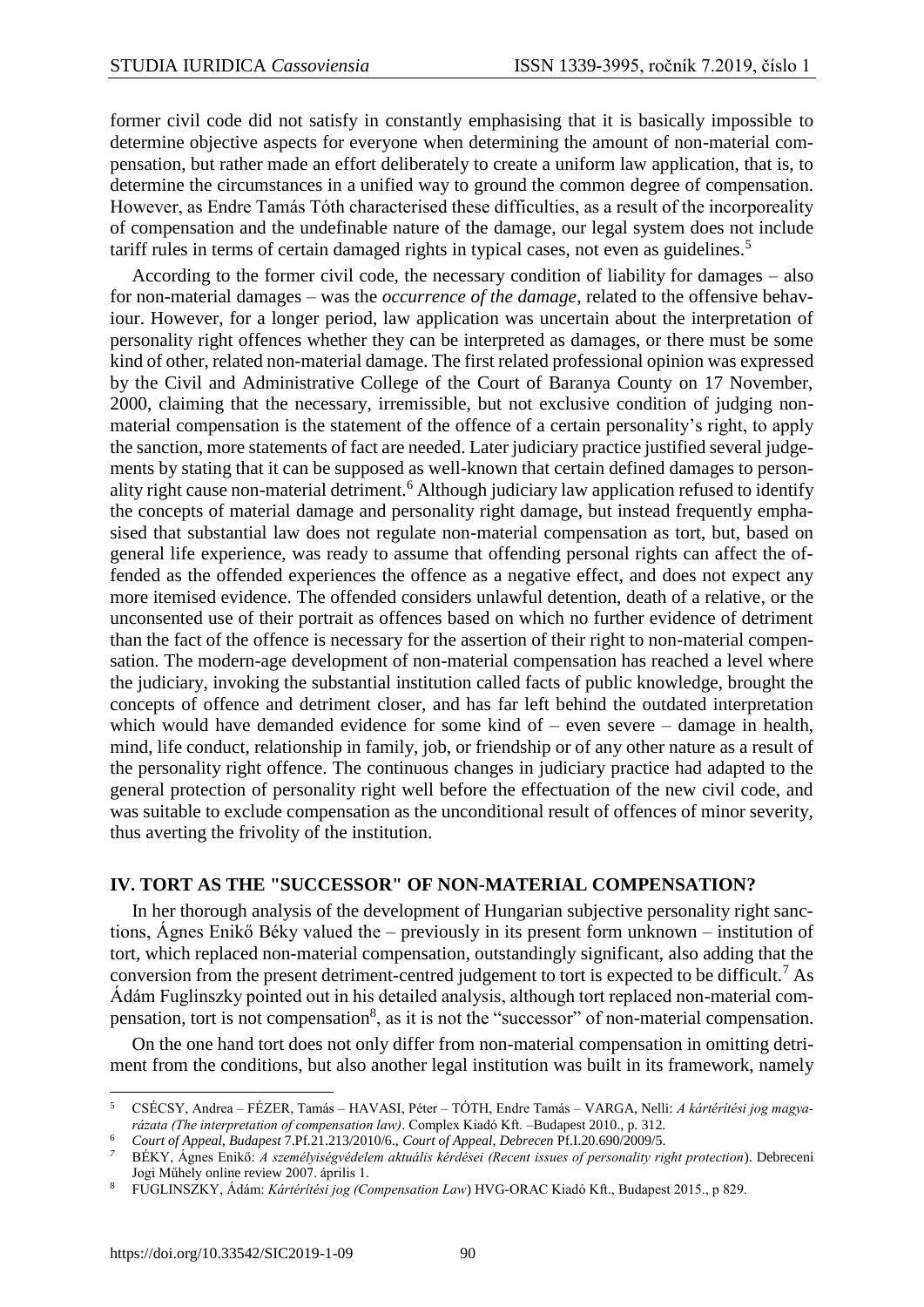the practically not applied fine of public interest. This institution thus becomes a special solution as from among the elements of the previous non-material compensation personality right offence takes over financial compensation which adapts to the damage caused, meanwhile it aims to establish the punitive private law material sanction – on behalf of the state and not the offended party – which adapts to the severity, frequency and the limit of culpability.

According to the previous solution, non-material compensation and fine of public interest were not consequently related, as the suitable reparation on punishment characteristics were not divided, since the application of non-material compensation was defined as the prerequisite of the fine. In theory the two institutions could have functioned independently from each other, since between the detriment caused by the damage and the offensive behaviour there is no direct correlation, so only fine could have been imposed, in case there was no detriment. This hypothesis remains merely theoretical because judiciary practice did not impose fine of public interest, regarding primarily the entitled, namely the state.

It is also interesting to mention that according to the original idea (still relevant at the time of the 2003 passing of the concept of the new civil code) tort would not have replaced nonmaterial compensation but the fine of public interest. In the sense of the *dualistic* version, alongside with non-material compensation regulated in its previous form, there would have been the opportunity to impose tort if the sum of the non-material compensation would not have adjusted to the severity of the offence. But in this case the entitled would have been the offended party, and not the state. Similarly, the legislator was determined to sanction all personality right offences materially, even offences without damages.

Later drafts and the materialised regulation decided on the *monist* solution, and the institutions of non-material compensation and tort were fused in a special way. Created this way, and non-existing previously in Hungarian law, tort simultaneously considers the severity of the offence (punitive trait) and the effect of the offence on the offended (compensational trait).

#### **V. PUNITIVE DAMAGES**

Lawsuits including the application of tort have raised some crucial questions which has to be examined based on the judgements and a stand has to be taken.

One of these questions is whether the function of the so-called "punishment of private law" should be taken into account when appointing the sum of tort. The experts' proposal to the new civil code wished to introduce tort as the efficient sanction to protect personality rights with a primary function of compensating offence with a material recompense, and only secondarily as a private law punishment. However, the passed law did not differentiate the two functions when it declared that the judiciary has to consider the severity and frequency of the offence, the extent of imputability, and the impact of the offence on the offended and their relations. Lajos Vékás, head of the Codification Chief Committee highlighted in his study before passing the law what must be avoided, that judiciary practice must not effectuate the punitive element and must not diverge into the direction of a kind of punitive damages.<sup>9</sup>

The development of law in recent years justified compensation for damages to personality right on the basis of the extent of the damages caused by the offence. When determining the sum of non-material compensation, the *reparative* function was the exclusive aspect, referring to detrimental changes in the corporal, mental, and social-natural environment of the personality, but avoided to consider the severity of the offence or its social judgement, based on the prevalence of the *preventive* function, as aspects of criminal law are far from civil law judgement. As a result of this opinion judiciary practice did not judge fine of public interest because

l <sup>9</sup> VÉKÁS, Lajos: *Bírálat és jobbító észrevételek az új Ptk. kormányjavaslatához (Critique and amendments to the government proposal of the new Civil Code).* Magyar Jog 2013.1., p. 4.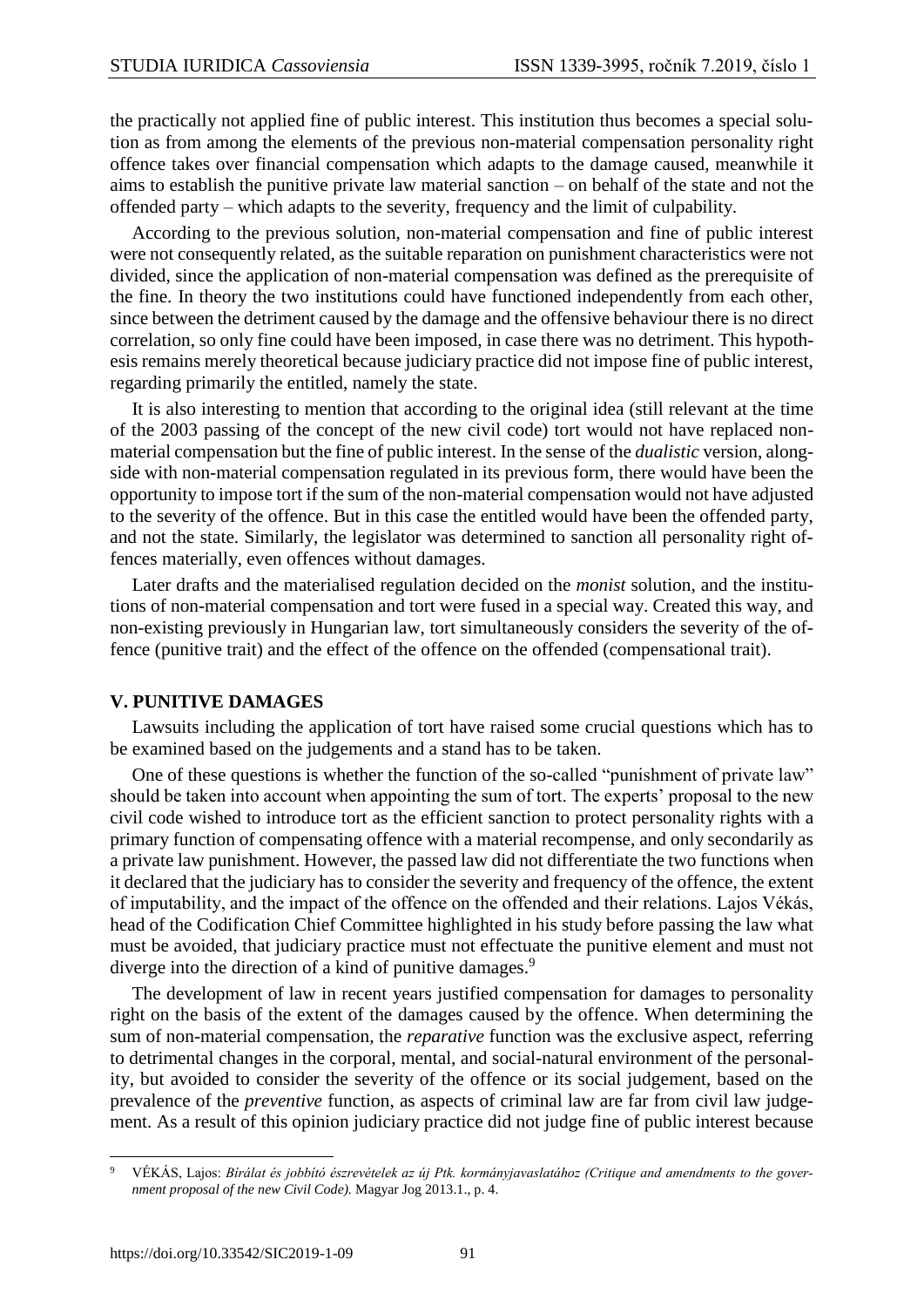of its earlier punitive function. However, above non-material compensation, the legislator also included the punitive but on the other hand preventive sanction into tort which falls to the offended party's share, thus challenging judiciary practice again.

Hungarian law application has to consider the change that the compensational aspect aims to judge such a sum on behalf of the offended party which is approximately sufficient to restore  $-$  at least approximately  $-$  the original situation, that is, to create the  $-$  even ideal  $-$  condition, as if the offence had not taken place. From this aspect it is basically devious to allot the damaged person of the offence to financial payments above the sum sufficient for the compensation of the damage just because, on the basis of other circumstances, it is justified to "punish" the offender. By this act co-ordination, characteristic of civil law, and the balance of rights and duties would turn over.

Since the introduction of tort, there are still judgements in Hungarian judiciary practice which emphasise the reparative function of tort and aim to compensate the damages.

A judgement by the Court of Appeal, Budapest found it justified to oblige the appellee to pay a tort of HUF 70.000 to each claimant in a lawsuit for the use of voice recordings made without consent. The reasoning of the judgment highlighted that apart from stating the fact of offence no other condition must be fulfilled to be entitled to the tort, thus all the necessary lawful conditions hold true for the validation of personality protection. For the determination of degree of the tort, consideration must be applied to determine the sum of the tort, measuring the weight of the offence and the damages of the offended. As for the degree, one can state that for the offended it must include such a sum which serves to compensate the claimant's damage as a detriment in connection with the unconsented voice recording. *Tort is a tool which serves to eliminate prejudice on the aggrieved party's side.* The judgement-at-law would have expected more proved evidence for a higher sum above the facts of common knowledge as for the use of unconsented voice recording, which could have proved the disadvantageous alteration in the advantageous social position of the claimants. The Court judged the lower sum without these, based on the disadvantages of common knowledge. $10$ 

Another judgement of the Court of Appeal, Budapest obliged the correctional institution as the appellee of the lawsuit to pay a tort of HUF 150.000 to compensate the injury of the convicted claimant, who injured the back of the hand when, getting of his bunk bed using a stool as no secure ladder was supplied, and the stool tipped over. The judgement-at-law highlighted that *the sum of the tort was determined according to the degree of the damage*. In this case, the claimant's hand was hardly usable for two weeks, and for another one month only in limited extent, which caused a setback in their everyday life, thus injuring their personality right to physical integrity, consequently the appellee is obliged to the pay the tort determined in the judgement-at-law. The further aspects of the sum of the tort were not mentioned in the judgement-at-law. $11$ 

On the other hand, however, judgements have already been made which included the private law punitive function. The Court of Appeal, Debrecen judged a tort of HUF 100.000 for misjudging an electric wheelchair for an electric moped and not letting it on a scheduled local bus, since electric mopeds are not allowed on local buses. The physically disabled claimant claimed compensation because he was refused to get on the local bus with his electric wheelchair, after which he used the local tram nearby. The reasoning of the judgement emphasised that the institution of tort is essentially applied for damages caused by any offensive behaviour against personality rights which can be stated by common knowledge without any other necessary evidence, and which can be compensated for by casting the appellee in costs, while at the same

l

<sup>10</sup> *Court of Appeal, Budapest* 17.Pf.21.101/2015/8-II.

<sup>11</sup> *Court of Appeal, Budapest* 9.Pf.20.491/2016/5-II.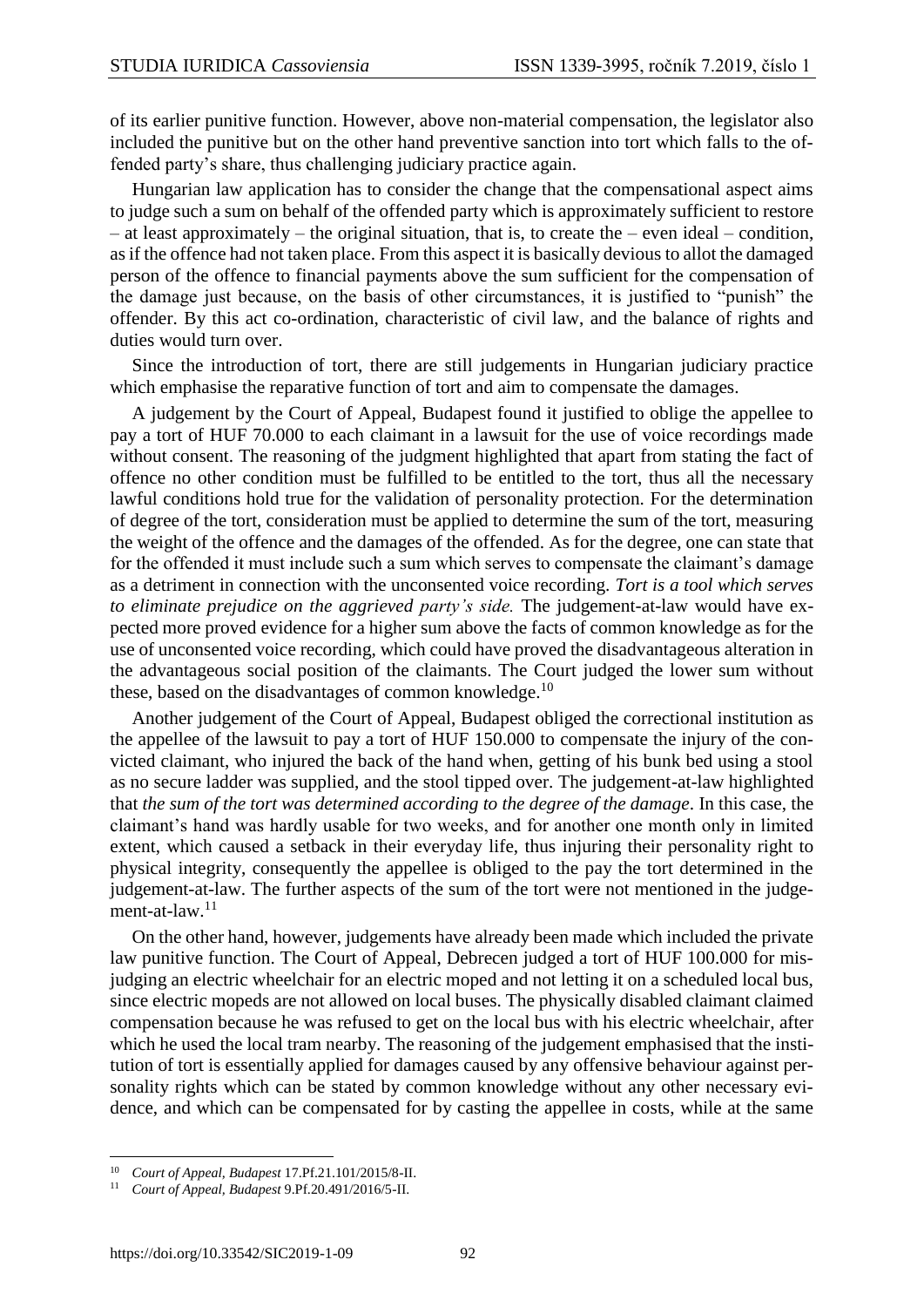time the offensive behaviour can be sanctioned above it, with regard to the circumstances defined by the law, as it also has a private punitive function. When determining the costs, the judgement considered that the impact of the personality right offence on the offended person was of low importance and of short, temporary term, the established damage were the temporary humiliation and the necessity of surplus action to pass to the nearby tram stop. The judgement also appraised that behind the discrimination of the claimant there were neither deliberateness, nor any other conscious motivation, the act was the result of an honest, undeliberate mistake. It also weighed the fact that although the evidence of the lawsuit showed that the appellee had already acted offensively earlier with the claimant, thus formally the offence is repetitive, but since the earlier offence nearly four years had passed, and the repetitive character can be taken into consideration only in a minor extent.<sup>12</sup>

In connection to the tort, it is going to be a challenge for judiciary practice whether for the determination of the costs the same aspects have to be taken into consideration as in the case of non-material compensation, or as a result of evaluating the punitive function, with the same damages the costs of the tort are going to be higher than the non-material compensation under the effect of the 1959 Civil Code, if it is justified by the severity and frequency of the offence, the extent of imputability and the impact of the offence on the environment of the offended.

This question was examined by the collegial meeting of the Court of Appeal, Debrecen on 9 and 10 March, 2017. At the meeting most of the speakers argued that it should be avoided that judiciary practice emphasise the punitive element, the starting point should be basically the compensative function, and primarily the degree of the damage should be taken into consideration.

#### **VI. NOMINAL DAMAGES**

Another important interpretational issue was whether a claim may be dismissed on the basis that despite a personality right offence realised, the damage of the offended cannot be established, not even as a fact of common knowledge.

Since the introduction of tort the discussion is continuous both in literature and among practicing lawyers, whether the unnecessity to prove the damages results in an automatically judged tort if the personality right offence realised.

The reasoning of Decision 1/2013. (VI. 17) of the Civil College of the Court of Appeal, Budapest on certain questions of the judgement of non-material compensation/tort in civil lawsuits expressly pointed out that courts have to find other aspects to filter out bagatelle cases, as persons claiming tort do not need to prove the damage in the future.

It is obvious that one cannot support the misuse of tort. There has been several proposals in literature how to avoid it. One of these ideas is to judge a *symbolic* tort, which is definitely smaller that the costs of the lawsuit, even 1 forint (HUF 1, for which there is no change in Hungarian currency) for minor offences, hoping that on the long run the spread of such a judiciary practice unfounded claims for tort will be suppressed.<sup>13</sup> Another proposal would call the newly introduced predictability clause of compensation law, according to which the causative correlation between the behaviour and the resulting damage cannot be established if the offender could not foresee any consequence of the minor-weight behaviour which could justify the application of tort.<sup>14</sup> The third idea would have limited the concept of personality right

<sup>12</sup> *Court of Appeal, Debrecen* Pf.1.20.956/2016/6.

<sup>13</sup> Presentation of Tamás LÁBADY at the law conference on the effecuation of the new Civil Code on 18 March, 2014.

<sup>14</sup> ANKA, Tibor – FABÓ, Tibor – FAZEKAS, Judit – FUGLINSZKY, Ádám – HARSÁNYI, Györgyi – MENYHÁRD, Attila – OROSZ, Árpád – TŐKEY, Balázs – VILLÁM, Krisztián: *A Polgári Törvénykönyvről szóló 2013. évi V. törvény és a kapcsolódó jogszabályok nagykommentárja IV. (Commentary of the Hungarian Civil Code IV.)*, Opten Informatikai Kft. 2014., pp. 66-67.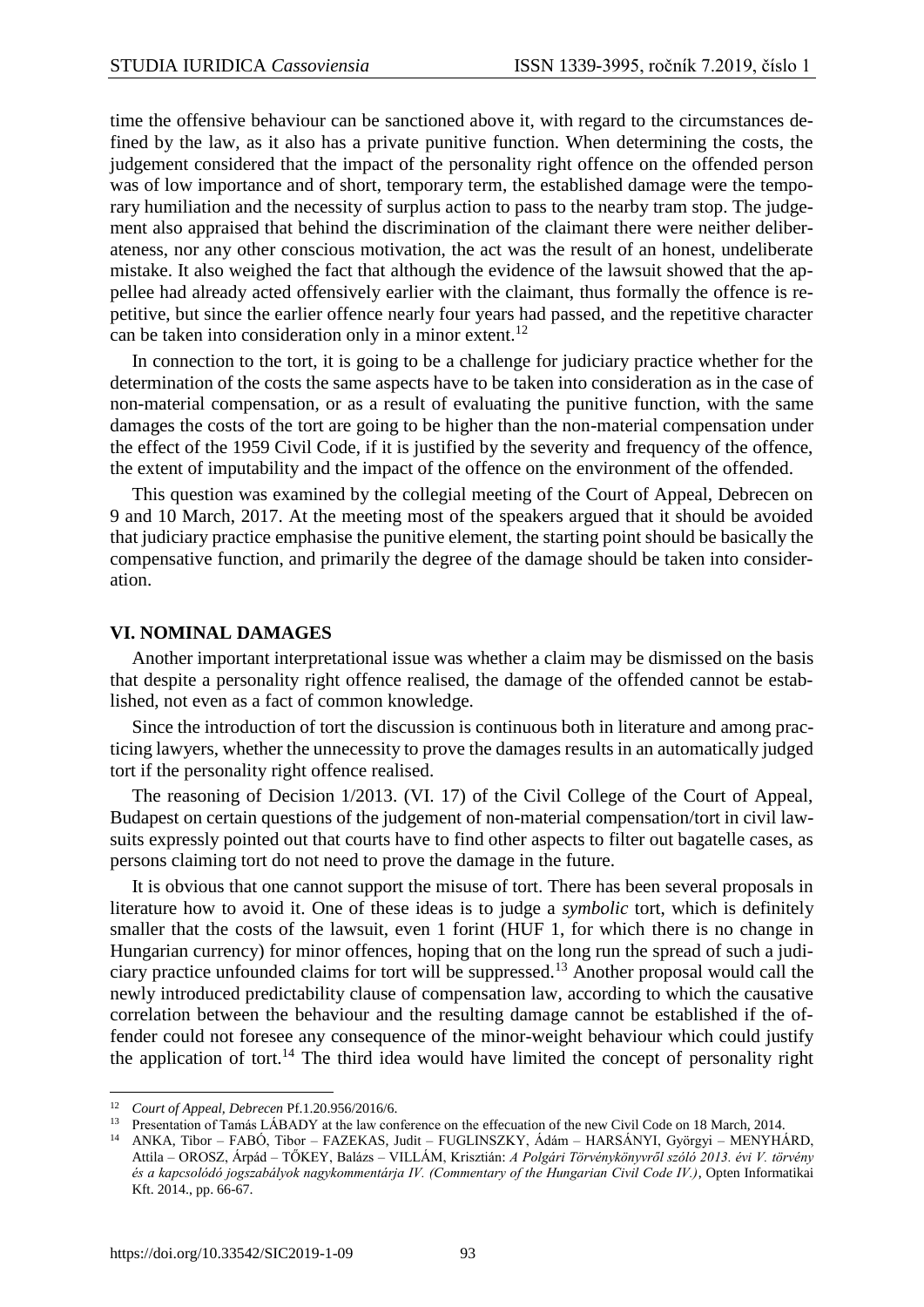offence by excluding formally offensive behaviours causing minor damage or no damage at all with the double filter of the *major offence clause*, according to which the judiciary examines primarily whether based on general experience if the offence is capable of causing any kind of damage to the personality, secondarily declares whether the offensive behaviour could have a damaging impact on the given personality to justify tort. Either the primary or the secondary consideration resulting in a negative answer excludes a determination of an even symbolic sum of tort.<sup>15</sup>

The question seems to be finalised in Hungarian judiciary practice. Since the introduction of tort, there has been made judgements-at-law which established the personality right offence but refused the claim for tort reasoning that tort was introduced to substantial law because the legislator meant to reach a reasonable aim. Such an aim can be the termination of a damaging situation, reparation, retorsion, or holding back from similar offences. If because of the circumstances of the behaviour to be sanctioned neither supportable aim can be reached, since in the cases of bagatelle damages no prevention can be expected, the legislator does not mean to express disapproval and there is no situation to be repaired, then it is *unnecessary* to apply the sanction.<sup>16</sup>

One of the important appeal judgements of the Curia emphasised that the view is false according to which the exclusive condition of judging tort is the establishment of offence, and the judiciary cannot consider whether the application of the sanctions amends the damages of the person involved or the offender should also be obliged to pay a tort, besides these legal consequences. A judgement refused the claim for tort of a political party for a false statement uttered in front of some private persons in a private talk, including information about bribing certain persons to vote for their candidates with minor sums. The judgement reasoned that establishing the offence does not automatically consequences application of tort. Although the entitled person does not have to prove the damage according to the new regulation, it is not a precondition of judging a tort. On the other hand, the person involved can claim tort for a *non-material damage*. The function of tort is to compensate for non-material damages caused by offending personality rights. The new Civil Code prescribes for the courts the consideration of all the circumstances to judge a tort and to determine the costs, also declaring what aspects the acting court has to consider in the given case to consider whether the tort is necessary and justified or not. When determining the sum of the tort, the following aspects are of significance: the damage and its severity, degree, frequency, the extent of imputability, the impact of the offence on the offended and their environment. The court has to establish the damages to the person involved by considering all these aspects and decide whether the person is entitled to the tort, and if they are, to what sum. The judge's consideration may lead in certain cases lead to the situation that the offender cannot be obliged to paying tort, because the application of the imposed objective sanctions is a suitable and sufficient tool to amend the damage.<sup>17</sup>

The standpoint of the forming judiciary practice is that when a personality right offence is realised but causes only insignificant damage, the claim for tort can be dismissed. The Counselling Body of the "New Civil Code" established by the chairman of the Curia announced the same viewpoint, stating that besides establishing the personality right offence and judging the objective sanctions, the *court may dismiss the claim for tort* if the offended was not affected by a non-material damage which could serve as the basis for tort. The regulation of the law releases the claimant from the substantial obligation to prove the damage, but for lack of non-material damage it does not make it possible to claim for tort. The aims of the regulations which ensure the opportunity to cast the offender to a tort are best suited by those judgements which do not

 $\overline{a}$ <sup>15</sup> FÉZER, Tamás: *A bagatell igények kiszűrése a személyiségi jogi perekben (Filtering bagatelle claims in personality right lawsuits).* ugyvedvilag.hu online review 01.06.2013.

<sup>16</sup> *Court of Appeal, Debrecen* Pf.I.20.387/2015/3. and Pf.I.20.240/2015/4.

<sup>17</sup> *Curia* Pfv.IV.21.764/2015/4.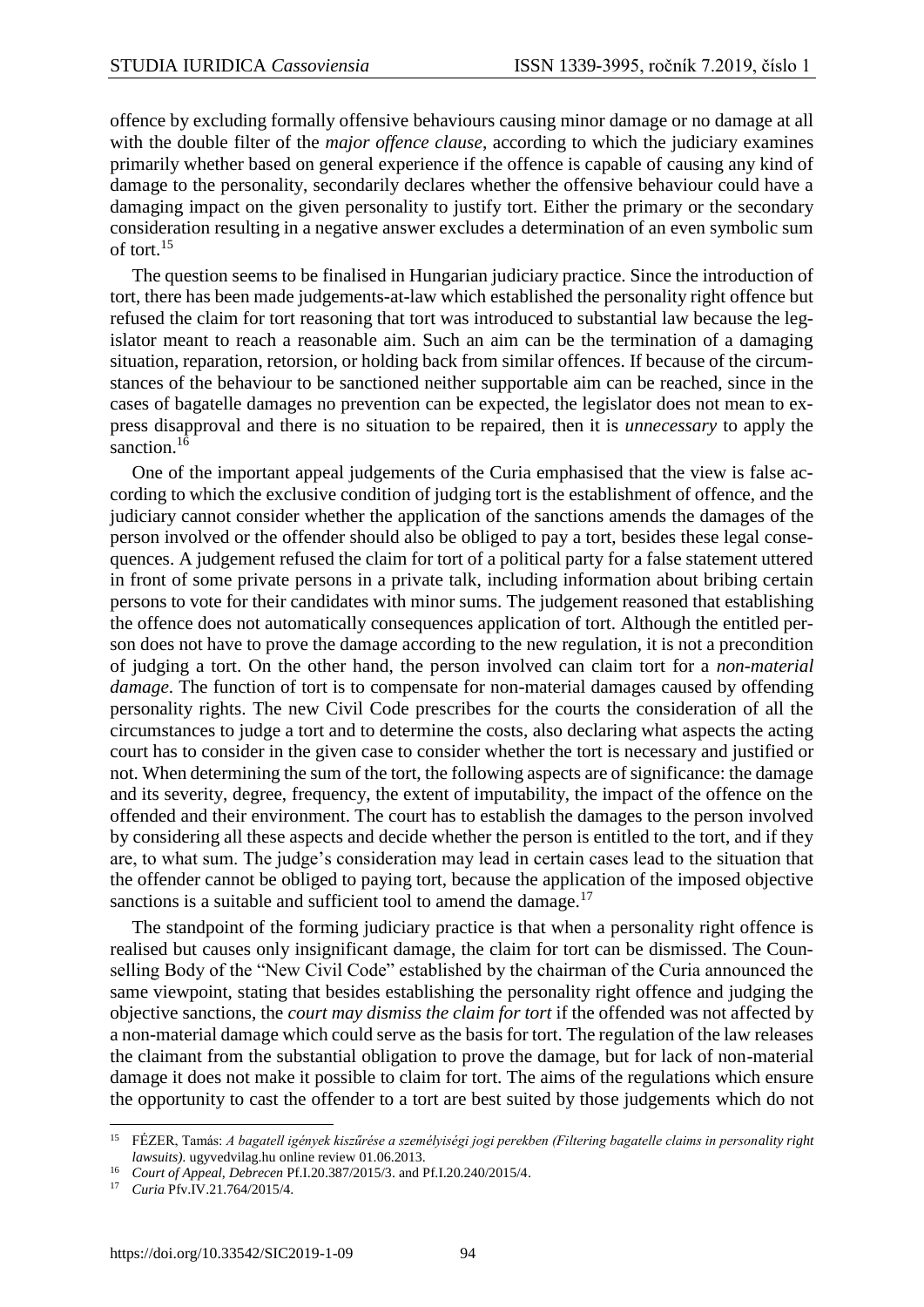cast anyone to such a low cost that is unsuitable either to compensate for the damage, or to exert a preventive effect. $^{18}$ 

#### **VII. SUMMARY**

The introduction of tort was a giant leap in Hungarian law history, as general financial sanction for the protection of personality rights appeared on the level of law without supposing the proof of the damage. The introduction of a new legal institution always means a challenge for the courts, so the near future will answer the question whether tort came up to the expectations pronounced by the legislator.

## **KEYWORDS**

Hungarian Civil Code, tort, personality rights

## **KĽÚČOVÉ SLOVÁ**

Maďarský civilný zákonník, súkromný delikt, osobné práva

#### **BIBLIOGRAPHY**

- 1. ANKA, Tibor FABÓ, Tibor FAZEKAS, Judit FUGLINSZKY, Ádám HARSÁNYI, Györgyi – MENYHÁRD, Attila – OROSZ, Árpád – TŐKEY, Balázs – VILLÁM, Krisztián: *Commentary of the Hungarian Civil Code IV.,* Opten Informatikai Kft. 2014, 836 p.
- 2. BÉKY, Ágnes Enikő: *Recent issues of personality right protection*, Debreceni Jogi Műhely online review, 1 of April, 2007.
- 3. CSÉCSY, Andrea FÉZER, Tamás HAVASI, Péter TÓTH, Endre Tamás VARGA, Nelli: *The interpretation of compensation law*, Complex Kiadó Kft. –Budapest 2010., 453 p.
- 4. FÉZER, Tamás: *Filtering bagatelle claims in personality right lawsuits,* ugyvedvilag.hu online review, 01.06.2013.
- 5. FUGLINSZKY, Ádám: *Compensation Law*, HVG-ORAC Kiadó Kft., Budapest 2015., 904 p.
- 6. LÁBADY, Tamás: *Tort vs. non-material compensation*, Állam-és Jogtudomány 2016.1, pp. 40-45.
- 7. MÁTYÁS, Melinda: *The theoretical ground of non-material compensation,* Debreceni Jogi Műhely online review, 2009. 1. of October
- 8. SZIKORA, Veronika: *The process of the codification of the new Hungarian Civil Code* In: Erik Štenpien (ed.): Kúpna Zmluva - História a súcasnost: Univerzita Pavla Jozefa . Košice: Terra Recognita Foundation; Univerzita Pavla Jozefa Safárika v Kosiciach, 2013. pp. 338-356.
- 9. VÉKÁS, Lajos: *Critique and amendments to the government proposal of the new Civil Code,* Magyar Jog 2013.1., pp. 1-7.
- 10. Interview with Professor Tamás Sárközy *[http://ptk2013.hu/interjuk/a-jogi-szemelyek-sza](http://ptk2013.hu/interjuk/a-jogi-szemelyek-szabalyozasa-az-uj-ptk-ban-interju-sarkozy-tamas-professzorral/912)[balyozasa-az-uj-ptk-ban-interju-sarkozy-tamas-professzorral/912](http://ptk2013.hu/interjuk/a-jogi-szemelyek-szabalyozasa-az-uj-ptk-ban-interju-sarkozy-tamas-professzorral/912)* (14.11.2012.)
- 11. Interview with Professor Lajos Vékás *[http://jogaszvilag.hu/rovatok/szakma/vekas-lajos](http://jogaszvilag.hu/rovatok/szakma/vekas-lajos-az-uj-ptk-hibai-ellenere-is-sikertortenet)[az-uj-ptk-hibai-ellenere-is-sikertortenet](http://jogaszvilag.hu/rovatok/szakma/vekas-lajos-az-uj-ptk-hibai-ellenere-is-sikertortenet)* (09.06.2013.)*,*
- 12. Presentation of Tamás LÁBADY at the law conference on the effecuation of the new Civil Code on 18 March, 2014.

<sup>18</sup> <http://kuria-birosag.hu/hu/ptk?&body> value=&page=1 (25.03.2017).